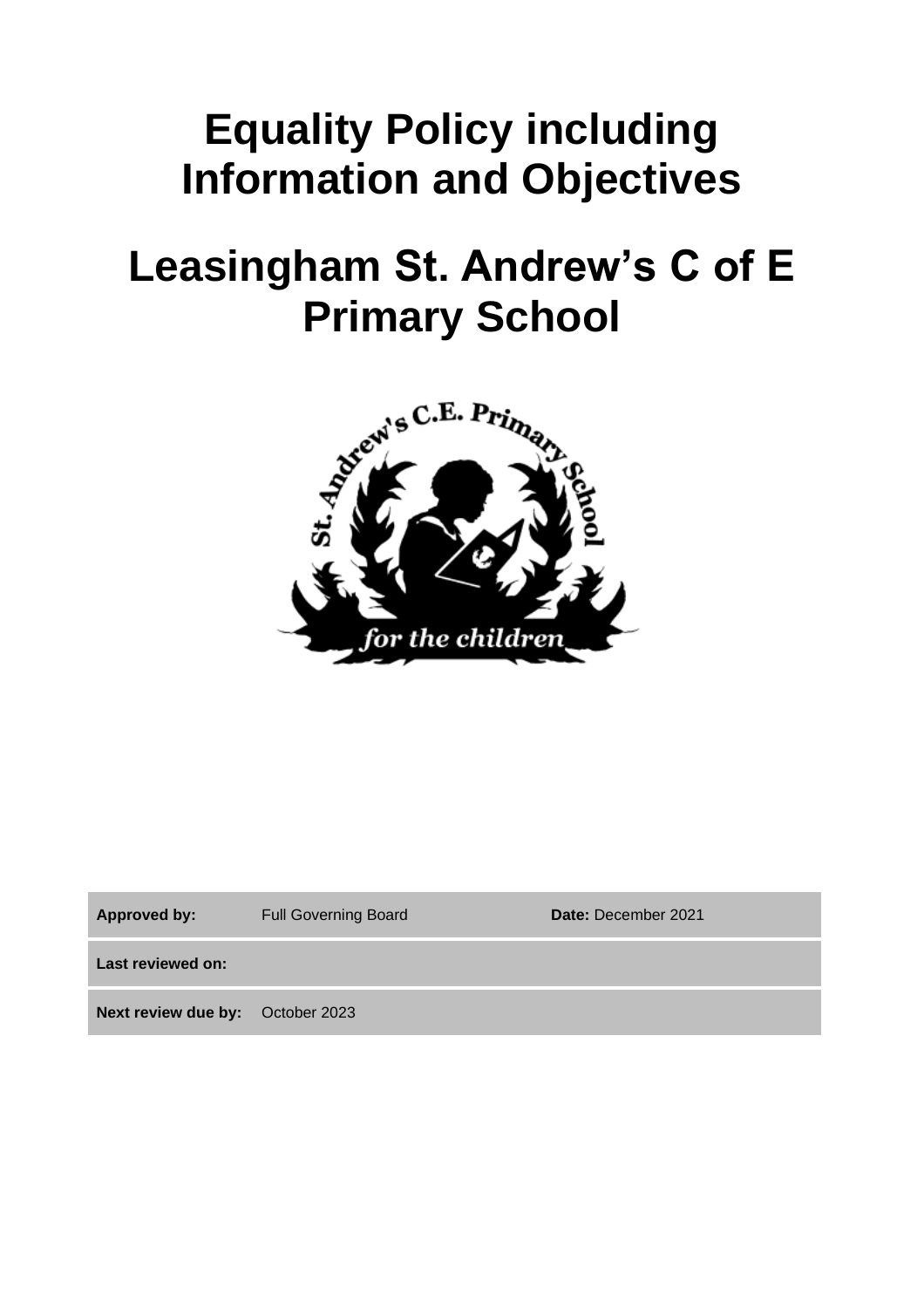## **Contents**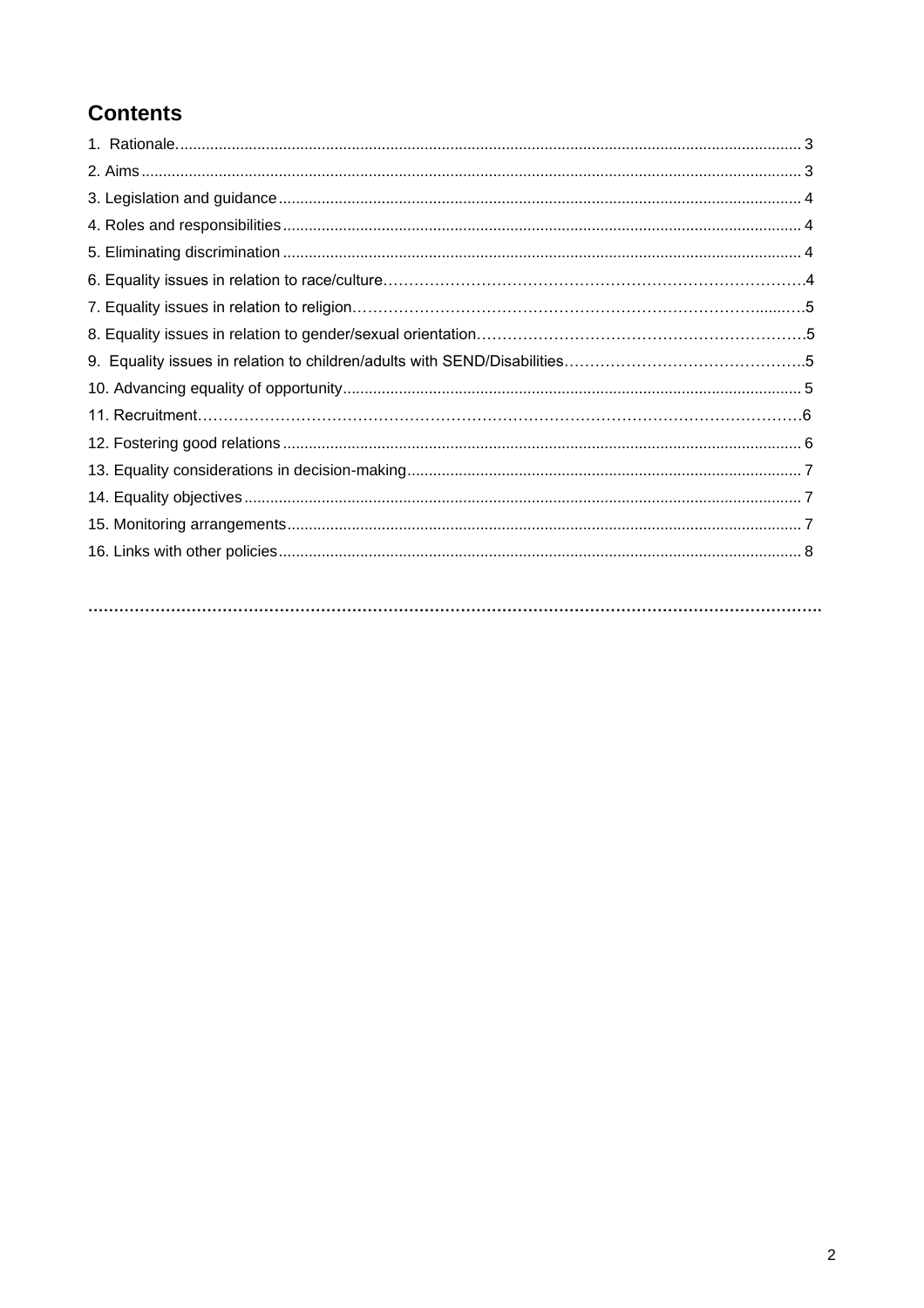#### **1. Rationale**

At Leasingham St. Andrew's C of E Primary School, we believe that all children should be guaranteed equal access to a broad and balanced curriculum regardless of gender, sexual orientation, race, culture, religion, social class, disability or special educational need. Both children and adults should expect to be treated fairly and have the same entitlement as every other child or person. They know this by what is said and what happens at an operational level.

Equality and diversity issues are integral to all we do. Everyone in the school knows that, if they think/feel that they are being treated unfairly and they think it may be to do with their gender, sexual orientation, race, religion, social class, disability or special educational need, they should say so, and they should expect this to be investigated and that any issues that emerge to be addressed.

Adults should expect employment practices to be are fair and transparent. The school works within the expectations set out by the local authority (LA) as well as what is set out in the 'Comprehensive Equality and Diversity Policy' of the LA.

Although the governing board and the head teacher are ultimately responsible for ensuring that discrimination doesn't occur, **ALL** employees 'have a responsibility to carry out their duties in accordance with this policy and work within statutory requirements' (Equality and Diversity policy LA, December, 2008)

#### **VALUING DIVERSITY**

At Leasingham St. Andrew's C of E Primary School, we believe that valuing diversity means actively recognising the strengths, talents and needs of every individual and every community. We nurture the potential of all and maximise the opportunities for all. We know that, despite legislation e.g. Disability Discrimination, Human Rights, Race Relations Act etc., discrimination still exits and it is for us to strongly address this, when and if it does.

We give our children and adults strategies to deal with it, to know how to address discrimination if they hear it in others and how to know that discrimination is completely unfair and, as such should not be tolerated.

#### **2. Aims**

Our school aims to meet its obligations under the public sector equality duty by having due regard to the need to:

- Eliminate discrimination and other conduct that is prohibited by the Equality Act 2010
- Advance equality of opportunity between people who share a protected characteristic and people who do not share it
- Foster good relations across all characteristics between people who share a protected characteristic and people who do not share it.

We aim to:

- provide an environment in which all our children/adults feel comfortable and at ease about their gender, sexual orientation, race, culture, religion, social class, disability, special educational need and/or background:
- instil in our children a tolerance, understanding and respect of all cultures, faiths, disabilities and ways of life and living;
- nurture cultural, religious and linguistic diversity;
- be aware of and support positively the languages and dialects spoken by our children and the adults in the school and at home;
- ensure that programmes of work cater for the individual needs of our children and that the curriculum is modified appropriately whenever appropriate;
- ensure that the needs of children with additional needs, including gifted children are catered for and those of adults;
- ensure members of the senior leadership team are made aware of any issues which contravene the policy in order that the Head teacher, or the deputy head teacher can tackle the issue appropriately.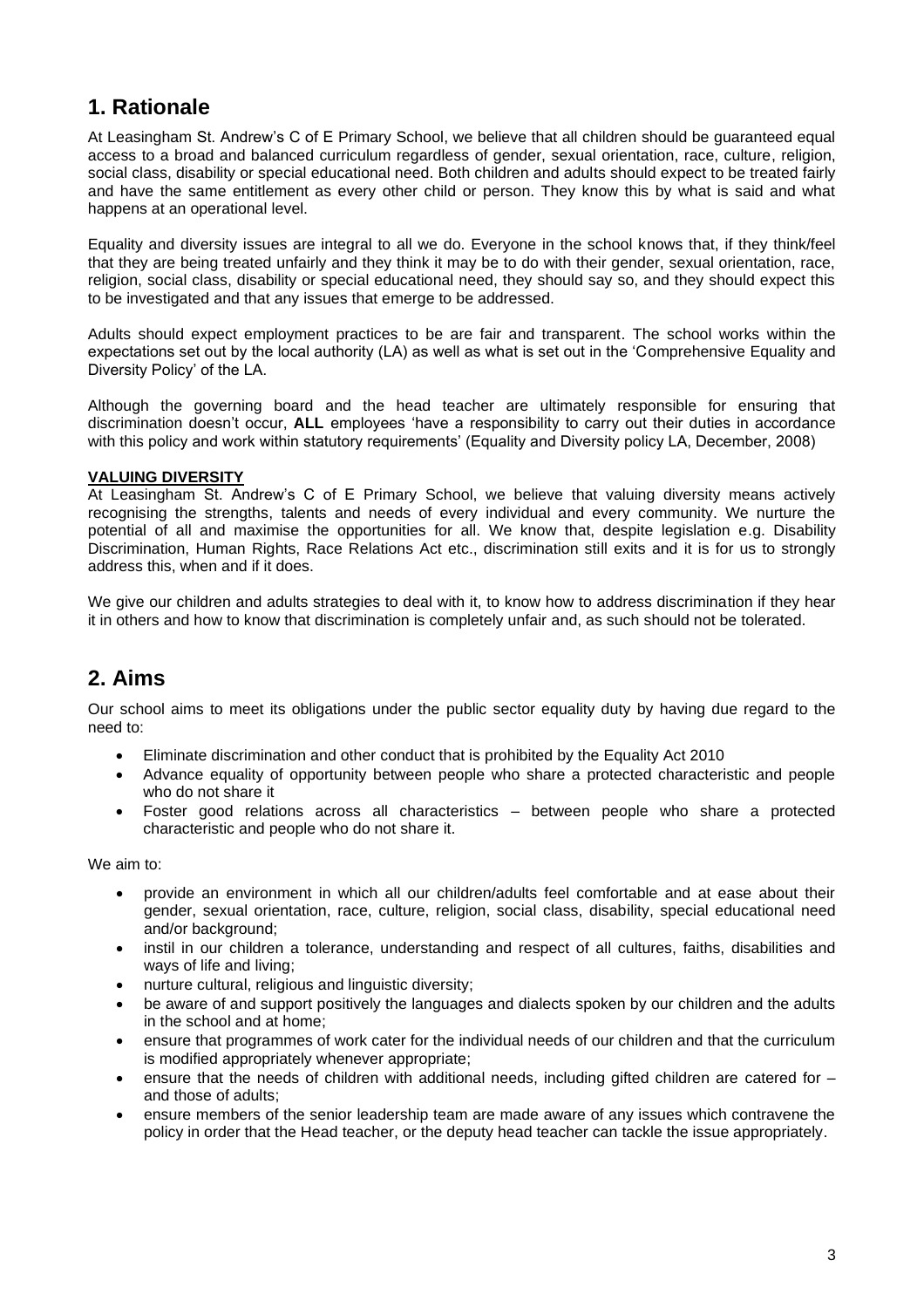## **3. Legislation and guidance**

This policy meets the requirements under the following legislation:

- [The Equality Act 2010,](http://www.legislation.gov.uk/ukpga/2010/15/contents) which introduced the public sector equality duty and protects people from discrimination
- [The Equality Act 2010 \(Specific Duties\) Regulations 2011,](http://www.legislation.gov.uk/uksi/2011/2260/contents/made) which require schools to publish information to demonstrate how they are complying with the public sector equality duty and to publish equality objectives

This document is also based on Department for Education (DfE) guidance: [The Equality Act 2010 and](https://www.gov.uk/government/uploads/system/uploads/attachment_data/file/315587/Equality_Act_Advice_Final.pdf)  [schools.](https://www.gov.uk/government/uploads/system/uploads/attachment_data/file/315587/Equality_Act_Advice_Final.pdf)

#### **4. Roles and responsibilities**

The governing board will:

- Ensure that the equality information and objectives as set out in this statement are published and communicated throughout the school, including to staff, pupils and parents, and that they are reviewed and updated at least once every four years
- Delegate responsibility for monitoring the achievement of the objectives on a daily basis to the headteacher

The headteacher will:

- Promote knowledge and understanding of the equality objectives amongst staff and pupils
- Monitor success in achieving the objectives and report back to governors

All school staff are expected to have regard to this document and to work to achieve the objectives as set out in section 14.

#### **5. Eliminating discrimination**

The school is aware of its obligations under the Equality Act 2010 and complies with non-discrimination provisions.

Where relevant, our policies include reference to the importance of avoiding discrimination and other prohibited conduct.

Staff and governors are regularly reminded of their responsibilities under the Equality Act, for example during meetings. Where this has been discussed during a meeting it is recorded in the meeting minutes.

New staff receive training on the Equality Act as part of their induction, and all staff receive refresher training every year.

The school has a designated member of staff for monitoring equality issues, and an equality link governor. They regularly liaise regarding any issues and make senior leaders and governors aware of these as appropriate.

#### **6. Equality Issues in Relation to Race/Culture**

At Leasingham St. Andrew's C of E Primary School, we believe it is important that the children feel proud of their culture, language, religion and skin colour, and respect those of their peers. The books and resources, such as dolls, jigsaws, cooking equipment, used in our school are chosen to reflect the ethnic diversity of the school and to show all communities and individuals within communities in a positive light. Festivals and customs associated with cultures are explained and celebrated and the children's ethnic backgrounds and interests used wherever possible in our delivery of our curriculum.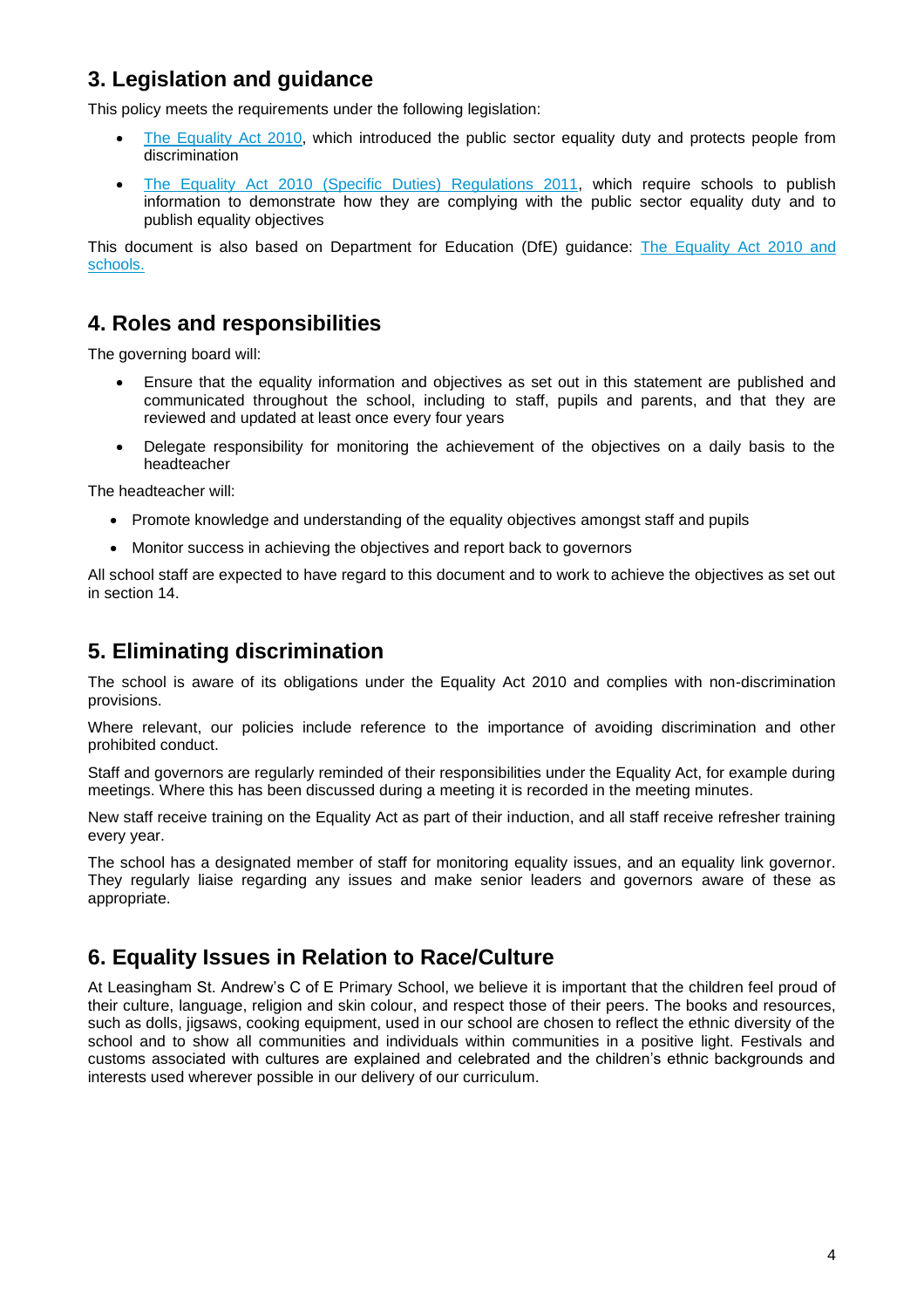### **7. Equality Issues in Relation to Religion**

At Leasingham St. Andrew's C of E Primary School, we teach our children/adults to understand and value the religions and religious beliefs and practices of their peers. We visit a variety of places of worship as part of our RE work, we learn songs in a range of other languages to celebrate cultural diversity.

#### **8. Equality Issues in Relation to Gender/Sexual Orientation**

At Leasingham St. Andrew's C of E Primary School, we are aware that in life and in our society many areas have been stereotyped e.g. boys and football, girls and cookery. We provide a curriculum where girls as well as boys have **EQUAL** access to **ALL** areas of the curriculum we offer. In order to support the above, our resources are monitored to see that they address stereotyping. Children and adults (for example at times of recruitment for adults) are not discriminated against and recruitment practices are fair and transparent.

#### **9. Equality Issues in Relation to children/adults with Special Educational Needs and Disabilities**

As members of staff, we realise that it is important to identify the needs of children with special educational needs or disabilities at the earliest opportunity so that suitable learning programmes and strategies can be devised and the curriculum modified so that that they can be effectively used in meeting the above needs. Individual pupil progress is monitored and assessed regularly and strategies are modified accordingly to support individual children with learning needs. Close links with the parents/carers of children with special educational needs are maintained and the expertise of our staff; and of the relevant outside agencies such as the Educational Psychologist, Clinical Psychologist and Speech and Language Therapist etc. are utilised to assist us in meeting the needs of our children.

We assess our curriculum in order to ensure it is accessible to pupils with a disability/disabilities and seek professional advice and training to support both our teaching and pupil learning. We actively seek advice and support from the LA and access a range of appropriate resources to aid pupils with a disability in their learning.

We make reasonable adjustments where possible to ensure children and parents with disabilities are able to access the school. Any new building work is DDA compliant.

#### **10. Advancing equality of opportunity**

As set out in the DfE guidance on the Equality Act, the school aims to advance equality of opportunity by:

- Removing or minimising disadvantages suffered by people which are connected to a particular characteristic they have (e.g. pupils with disabilities, or gay pupils who are being subjected to homophobic bullying)
- Taking steps to meet the particular needs of people who have a particular characteristic (e.g. enabling Muslim pupils to pray at prescribed times)
- Encouraging people who have a particular characteristic to participate fully in any activities (e.g. encouraging all pupils to be involved in the full range of school societies)

In fulfilling this aspect of the duty, the school will:

- Publish attainment data each academic year showing how pupils with different characteristics are performing
- Analyse the above data to determine strengths and areas for improvement, implement actions in response and publish this information
- Make evidence available identifying improvements for specific groups (e.g. declines in incidents of homophobic or transphobic bullying)
- Publish further data about any issues associated with particular protected characteristics, identifying any issues which could affect our own pupils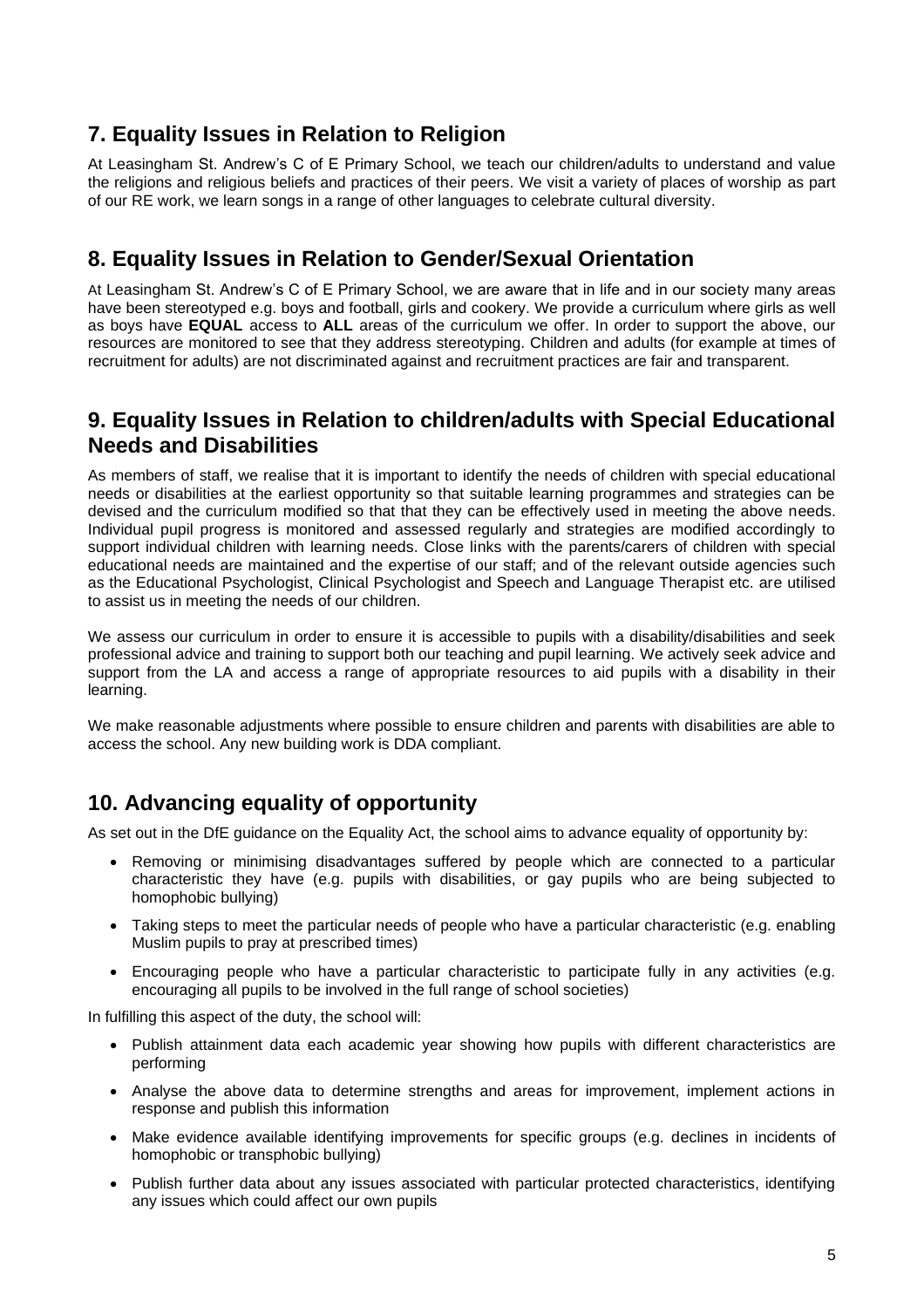## **11. Recruitment**

We encourage applications from staff from a range of cultural and ethnic backgrounds. All members of staff have fair access to training and development opportunities. Equal pay legislation is adhered to at Leasingham St. Andrew's C of E Primary School. All staff and volunteers are expected to be aware of this policy and the procedures related to it. Any member of staff is expected to challenge and report inappropriate behaviour to the Senior Leadership Team who will follow this up.

We will include equality of opportunity in all our employment practices, from advertising and recruitment, through to professional development and terms and conditions of employment. In delivering our aims for equal opportunities in employment, we are making commitments, which we will observe in our policies and day-to-day operations.

#### **Recruitment**

- Advertising vacancies in such a way as to promote applicants from all groups in the community.
- Including only the skills and experience actually needed in job descriptions and person specifications (essential criteria).
- Including in all contracts of employment, a requirement to implement and observe equality.
- Providing application packs, and accepting applications, in alternative formats wherever practicable to the position that is vacant.
- Recognising additional skills and competences gained through less formal routes such as voluntary work.
- Ensuring that all applicants for vacancies demonstrate their skills and competence pursuant to the vacancy advertised.
- Monitoring those applying for vacancies, and those appointed, by race, gender, disability, age, religion or belief, and work-status (full/part-time).
- Supporting our employees by providing opportunities for learning and development.

#### Work Environment

- Constantly reviewing and developing policies and procedures for employment, which reflect equality legislation and modern working practices.
- Ensuring that the work environment is safe and free from harassment, victimisation and bullying. Making adaptations, where appropriate, to support staff in post.
- Communicating our Equality and Diversity Policy to all employees and clarifying everyone's role in delivering them.
- Dealing with all breaches of policy in a transparent, supportive and fair manner.
- Monitoring personnel activities to ensure discrimination does not take place.

#### Positive Action

Leasingham St. Andrew's C of E Primary School is committed to:

- Interviewing all disabled applicants who meet the essential criteria for a vacancy and consider them on their abilities.
- Making every effort to ensure that employees who become disabled can remain in employment.
- Ensuring that all employees are aware of disability issues pertinent to their work.
- Making sure that there is an annual (minimum) review with disabled employees with regard to their specific development needs.
- Reviewing these commitment and achievements annually, planning future improvements and reporting to the Employment Service.

## **12. Fostering good relations**

The school aims to foster good relations between those who share a protected characteristic and those who do not share it by:

- Promoting tolerance, friendship and understanding of a range of religions and cultures through different aspects of our curriculum. This includes teaching in RE, citizenship and personal, social, health and economic (PSHE) education, but also activities in other curriculum areas. For example, as part of teaching and learning in English/reading, pupils will be introduced to literature from a range of cultures
- Holding collective worship dealing with relevant issues. Pupils will be encouraged to take a lead in such assemblies and we will also invite external speakers to contribute
- Working with our local community. This includes inviting leaders of local faith groups to speak at assemblies, and organising school trips and activities based around the local community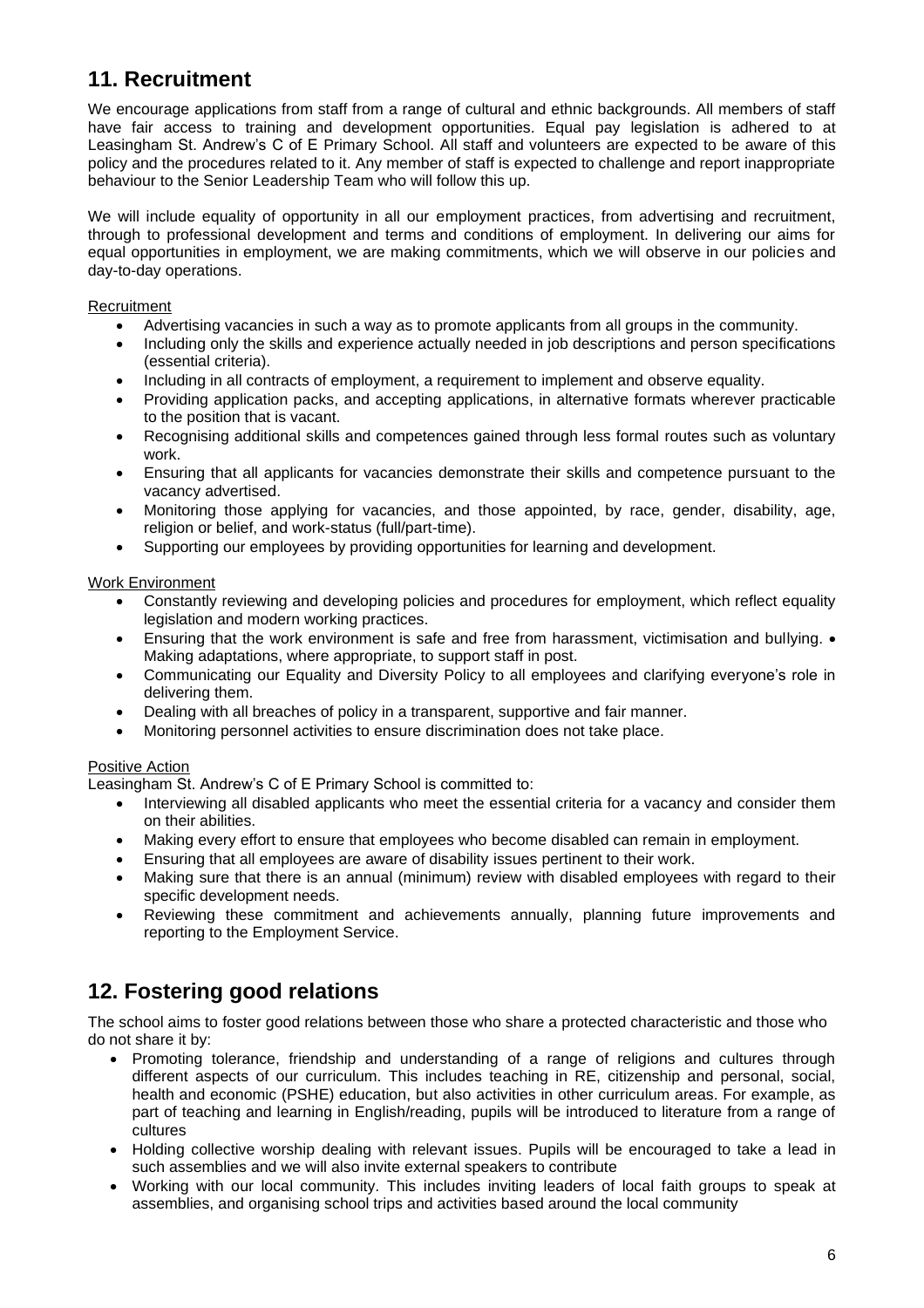• Encouraging and implementing initiatives to deal with tensions between different groups of pupils within the school. For example, our learning council has representatives from different year groups and is formed of pupils from a range of backgrounds. All pupils are encouraged to participate in the school's activities, such as sports clubs. We also work with parents to promote knowledge and understanding of different cultures

## **13. Equality considerations in decision-making**

The school ensures it has due regard to equality considerations whenever significant decisions are made.

The school always considers the impact of significant decisions on particular groups. For example, when a school trip or activity is being planned, the school considers whether the trip:

- Cuts across any religious holidays
- Is accessible to pupils with disabilities
- Has equivalent facilities for boys and girls

#### **14. Equality objectives**

*Objective 1: To improve pupil progress and attainment for identified groups of pupils e.g. gender, ethnic minority groups, English as an additional language, SEND, pupil premium (including FSM, Ever 6 and Forces) and looked after children*

*Actions:*

- Plan effective quality first teaching
- Introduce pre learning tasks and specific intervention
- Enrich curriculum through visits/visitors and experiences
- Staff training into effective teaching of SEN children
- Provide interventions/resources
- Identify barriers to learning
- Identify specific groups for teachers' performance management.

*Objective 2: To monitor pupil attendance and provide support to address low attendance rates and persistent absence.* 

#### *Actions:*

- Termly analysis of attendance data to identify pupils falling below 90% attendance
- Attendance data published on website and regular reminders in weekly newsletter
- A clear attendance policy in place for dealing with absence which states how this will be managed;
- Apply the policy fairly and consistently to all pupils
- Early intervention when individual pupil absence gives cause for concern
- Reward and celebrate good and improved attendance;
- Make best use of additional support for pupils and parents with the greatest need;
- Effective systems in place for monitoring attendance, including first day calling, analysis of data and follow up by class teacher/member of SLT;

#### *Objective 3: To promote understanding of and respect for differences. Actions:*

- Teach a broad and balanced Curriculum
- Participate in Anti Bullying week
- Develop PSHE curriculum accessibility/curriculum for: Wheelchair access
	- Visual impairments

## **15. Monitoring arrangements**

The head teacher will update the equality information we publish, at least every year. This document will be reviewed by the governing board at least every 4 years. This document will be approved by the full governing board.